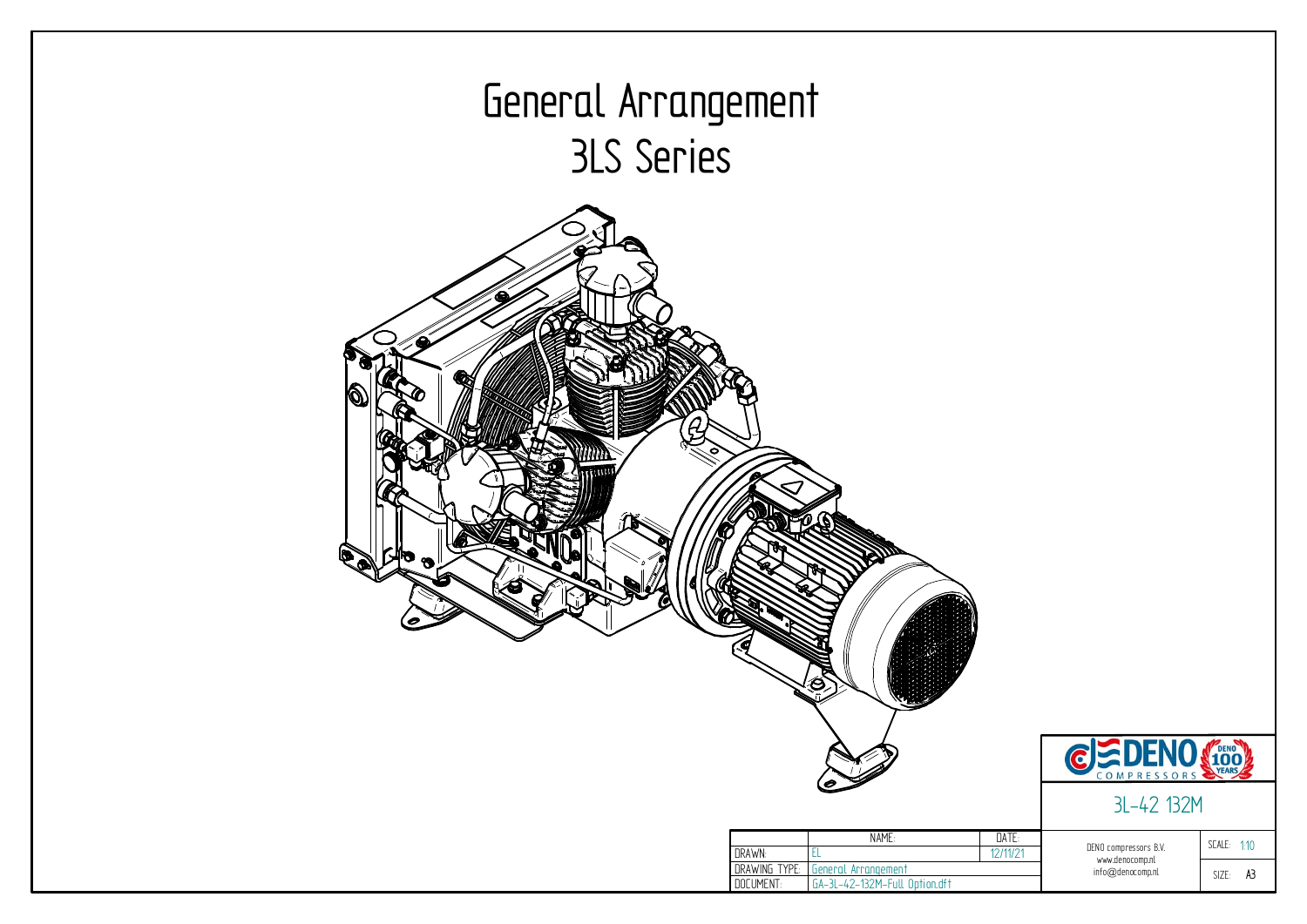

| SCALE: 1 <sup>.</sup> 10 |    |
|--------------------------|----|
| SI7F <sub>2</sub>        | Α3 |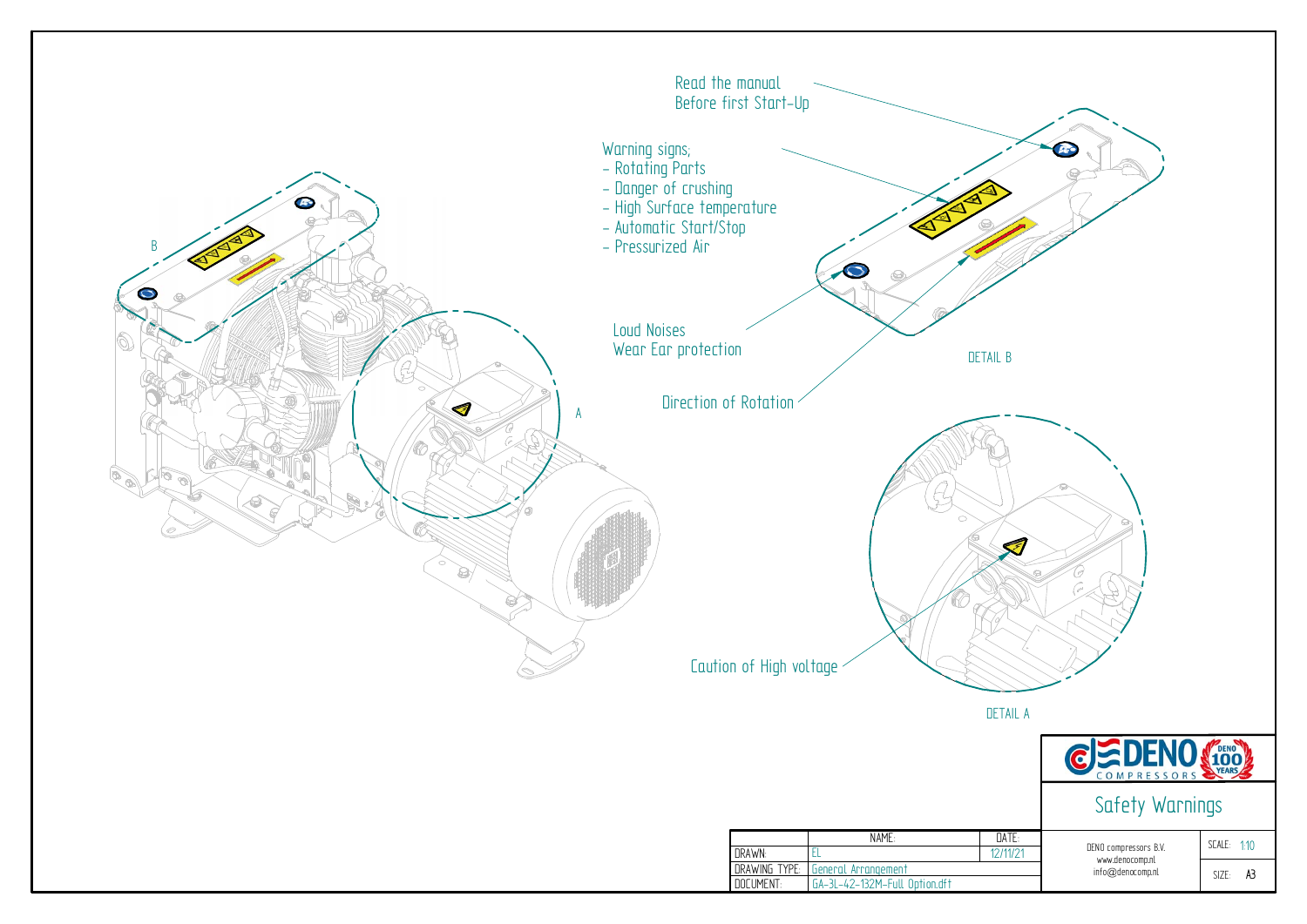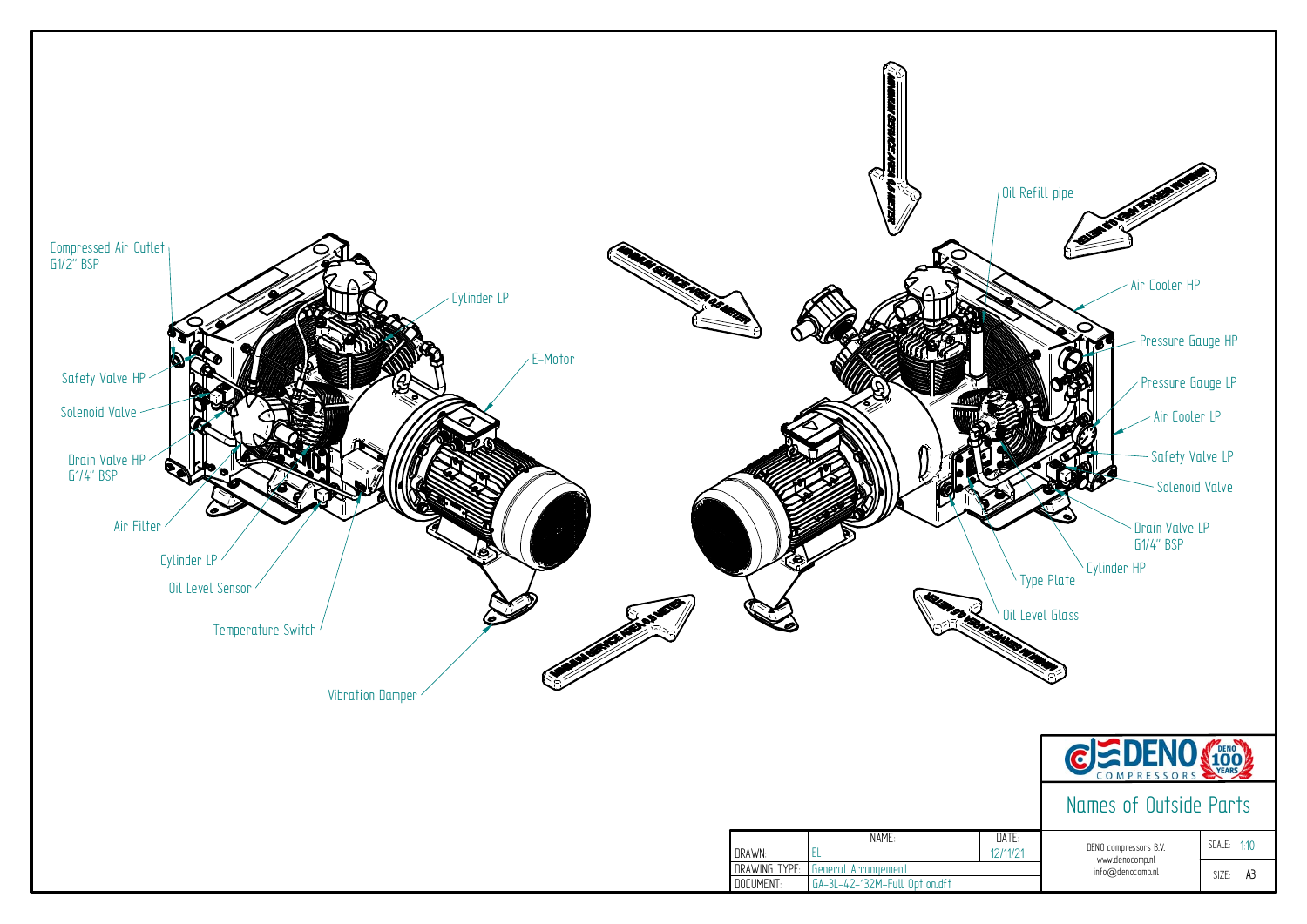![](_page_3_Figure_0.jpeg)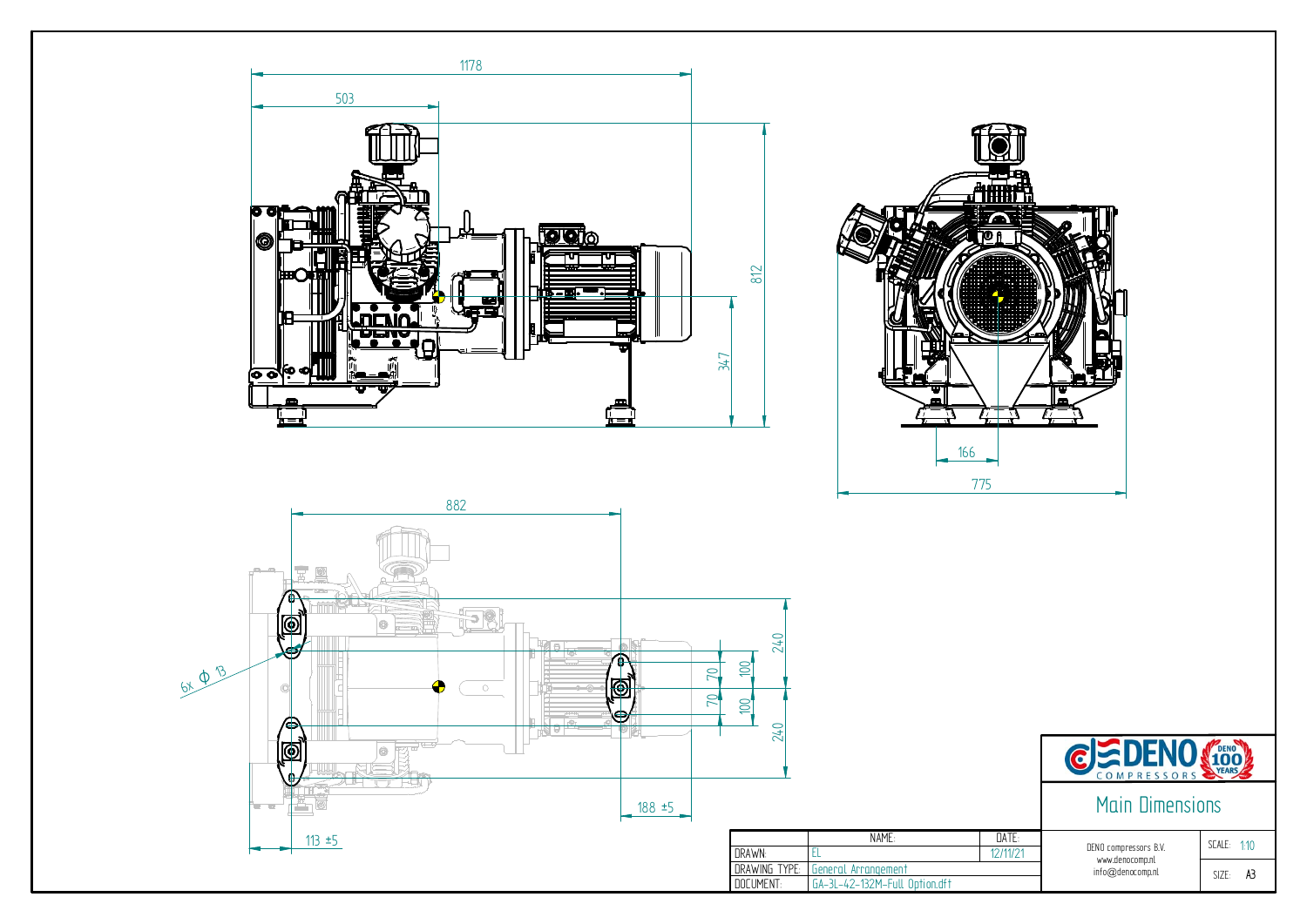![](_page_4_Figure_1.jpeg)

|                  | NAMF.                         |
|------------------|-------------------------------|
| <b>DRAWN:</b>    |                               |
| DRAWING TYPE:    | General Arrangement           |
| <b>NOCLIMENT</b> | GA-3L-42-132M-Full Option.dft |

![](_page_4_Figure_0.jpeg)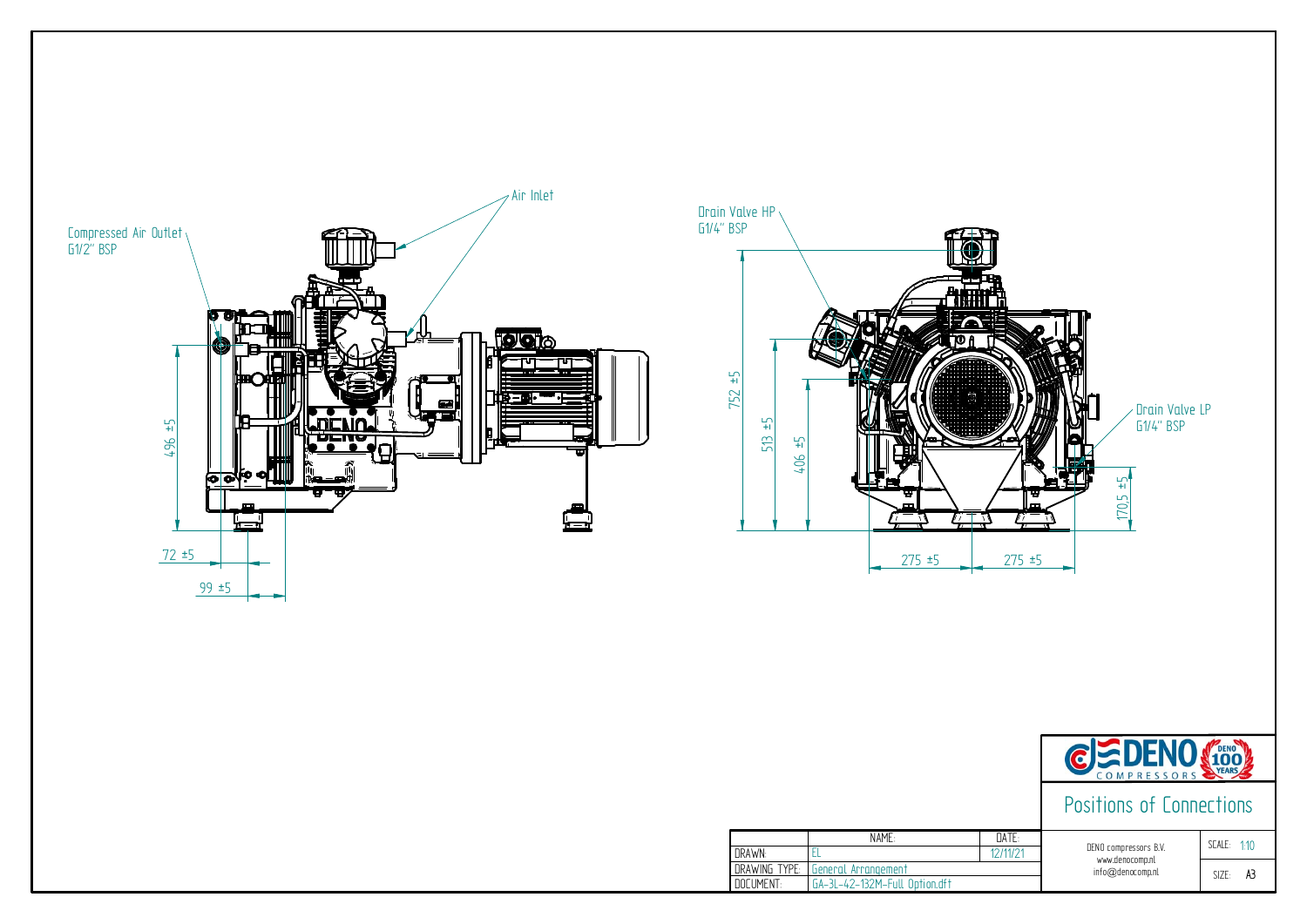![](_page_5_Figure_0.jpeg)

|                  | NAMF.                         |
|------------------|-------------------------------|
| <b>DRAWN:</b>    |                               |
| DRAWING TYPE:    | General Arrangement           |
| <b>NOCUMENT:</b> | GA-3L-42-132M-Full Option.dft |